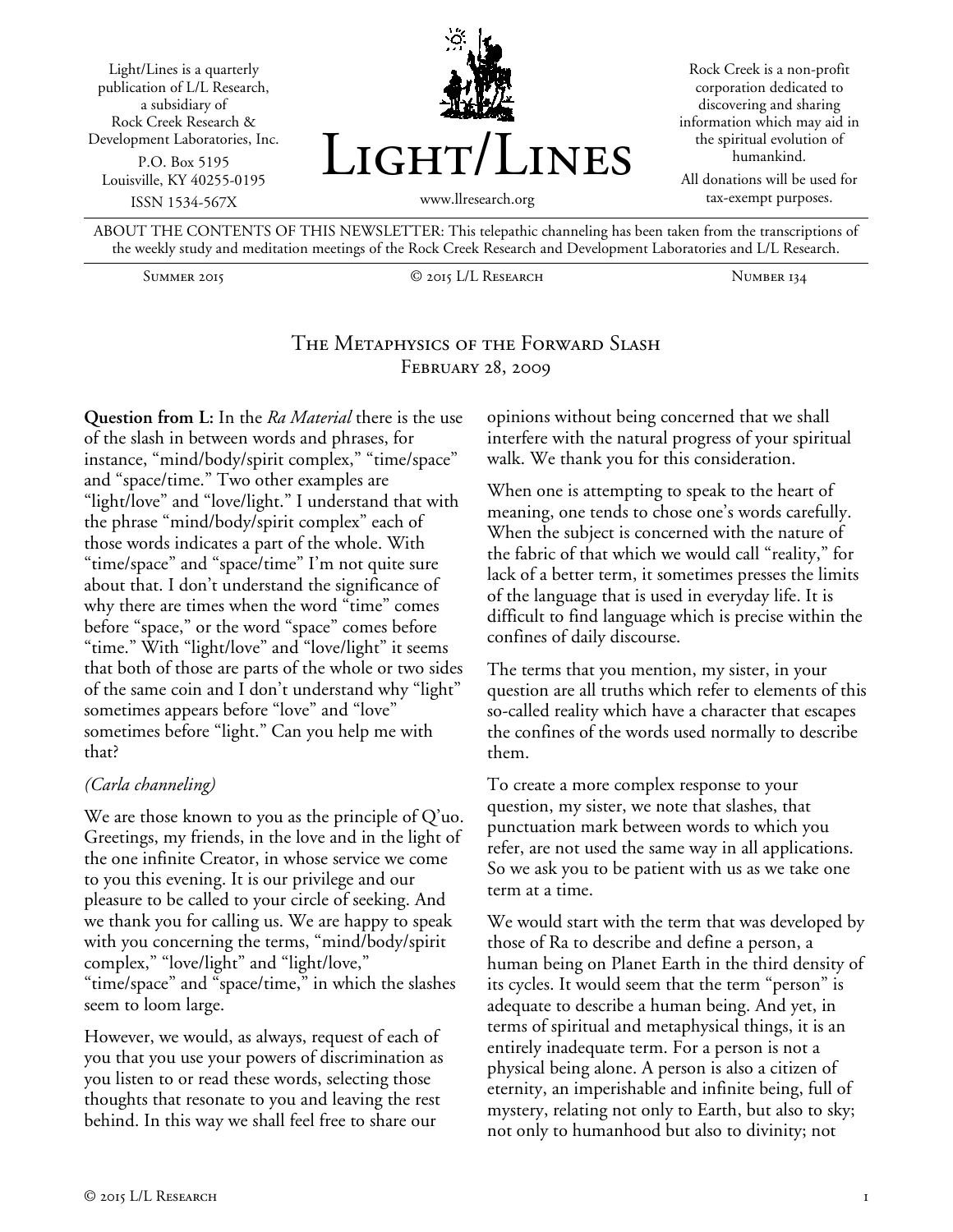only to that which can be seen but that which can never be seen.

The three terms are not used interchangeably, that is, in any order, because the body is the creature of the mind. The mind comes first in the complex descriptor "mind/body/spirit complex." The body comes next, for the body and the mind together create the earthly being. Only thirdly comes the term "spirit."

And indeed the spirit is not an equal partner with mind and body. Rather it is a shuttle from which information and inspiration can flow from the metaphysical universe into the physical universe and from the larger world of essences and beings of all descriptions to the awareness of you, the entity within incarnation in third density.

With only mind and body you should be wholly a creature of the Earth, just as are the mountains, the flowers, and the animals. However, the gift of third density to the animal called human is that wondrous gateway of spirit that cannot be denied and that springs forth from every human heart to sanctify and bless the experience of life and the hope of eternity.

In this application those slashes are as hyphens, used instead of hyphens because of the considerations of this instrument and those within this circle of seeking that were responsible for the creation of the transcription of the original recordings of the conversation between the one known as Don and the group known as Ra.<sup>[1](#page-1-0)</sup>

It was felt by those of Ra that since the questions of who a person is and why a person is in the experience of life on Planet Earth were to be treated over a period of time, it was necessary to create a term which would define itself, so that each entity who became aware of the conversation would be able to understand without further questioning how the ones known as Ra saw personhood. Consequently, that term was created in order to replace the term "person."

The implications of the term are substantial and far reaching, and it is [because it is] an integral part of

understanding human nature, shall we say, that we wished to convey, and still do wish to convey, that this term was created and has been used by those who have followed the group known as Ra in speaking with this group.

The next set of terms we would wish to discuss is the set, "space/time" and "time/space." And to discuss this we would like to move back from the term into a consideration of the nature of third density upon your planet.

The environment which you experience as thirddensity Earth is an environment which is highly polarized. The very fabric of third density sings of polarity. As this instrument was discussing earlier today with the Live Chat group with whom it meets on each Saturday afternoon<sup>[2](#page-1-1)</sup> [2], the central glyph of third-density space/time is the Star of David. That glyph is made up of two triangles or pyramids, the upward-pointing pyramid or the delta being the male principle, the downward-pointing pyramid being the female. The female principle rests and awaits the reaching of the male principle, which then covers the female principle, creating in that union the shape of the Star of David.

Wherever you look in third density there are polarities. There are physical polarities such as male and female, light and dark, warm and cold. There are moral polarities such as good and evil, positive and negative, radiant and magnetic. The learnings of third density have to do with choosing one of two polarities of the ethical kind, service to others or service to self, and in moving along the line of that polarity, in accentuating it and accentuating it further, until you have, by polarizing, created yourself as a person of power.

It is against this backdrop that we would speak of space/time and time/space. We wished to establish this background before we spoke of the Reciprocal System of Physics created by the one known as Dewey. In questioning the Ra group concerning the nature of reality the one known as Don used the language of the system of physics created by the one known as Dewey when asking his questions, and the ones of Ra responded accordingly.

f

-

<span id="page-1-1"></span><span id="page-1-0"></span><sup>&</sup>lt;sup>1</sup> The use of forward slashes instead of hyphens stems from our familiarity with the forward slashes as used in the Reciprocal System of Physics created by Dewey B. Larson. In his system velocity = space/time or time/space.

 $2$  At the time of this channeling, Carla participated in a weekly chat on Bring4th's chatroom with anyone who wished to ask her questions.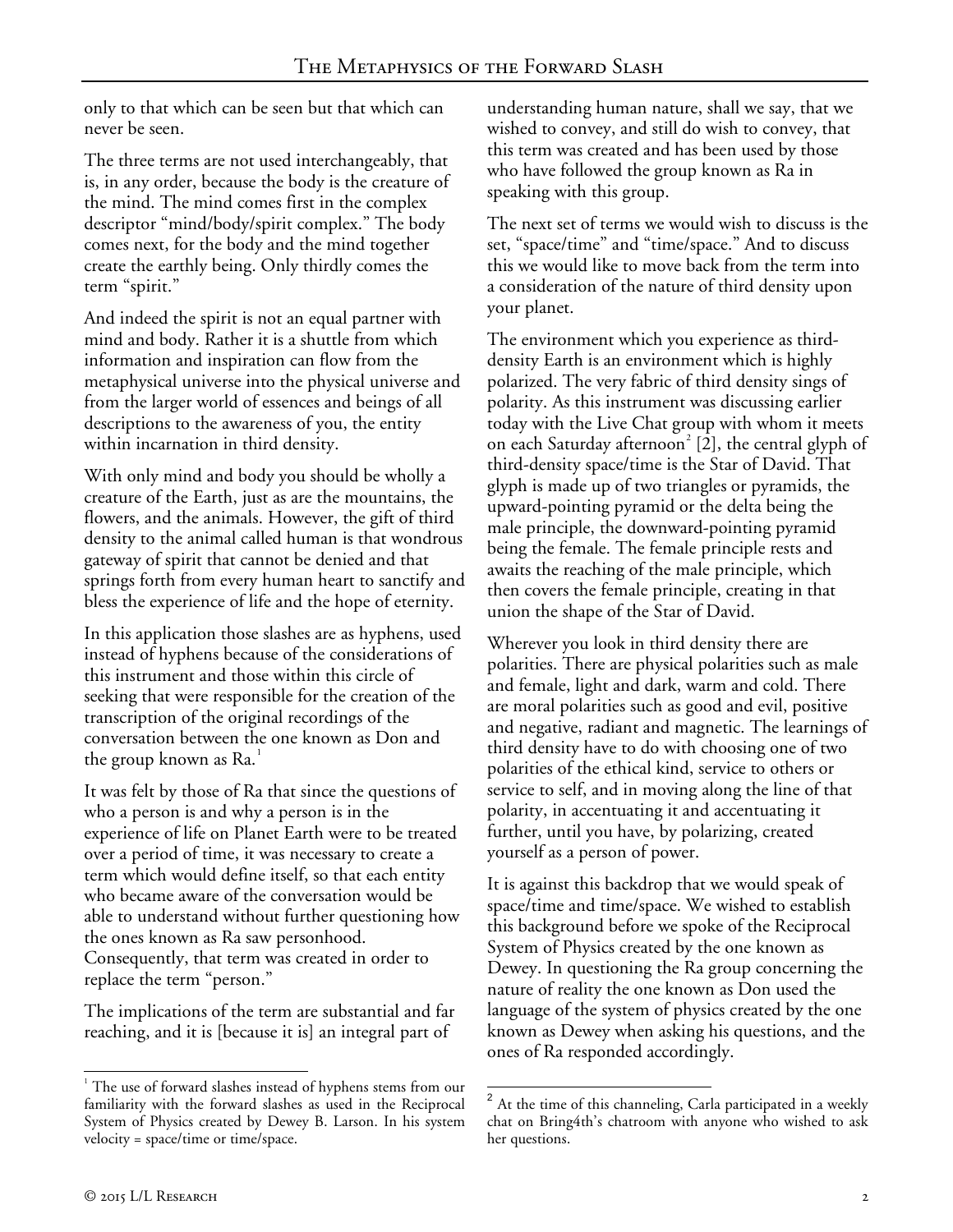Through this instrument we can only be general about the nature of the system of physics known as the Reciprocal System. However, the central equation of this system of physics is an equation that can be written in two ways, hence the term "Reciprocal System." V stands for velocity in this equation. S stands for space, and T, for time. The equation is written either, v=s/t or v=t/s.

Here my sister, the slashes are used as mathematicians use a slash, to indicate that one can be divided by the other. The one known as Dewey posited that there were two reciprocal creations that depended from the nature of the fabric of consciousness which he posited as v or velocity.

In one way of looking at or experiencing the fabric of consciousness, the mismatch between space and time favors space. Because of this mismatch there is a periodicity to this fabric of consciousness as if a pointillist were painting a canvas and were creating dots that, when looked at, becomes a field of color.<sup>[3](#page-2-0)</sup>

In the space time universe or the universe of s/t, the mismatch favors space. There is created an illusion in which space was a field and time was a river. In the metaphysical universe which is the reciprocal of the physical universe, the mismatching of time and space favors time. And so consequently, in this metaphysical universe time is the field and space is the river.

When entities speak of time travel they speak, in everyday 3D terms, of a science fiction, an impossibility. However in the time/space or metaphysical universe it is the only way to travel, shall we say. For it is the field and space is that which flows. The inner planes of your illusion are within time/space. Your thoughts, before they reach the conscious, word-making process, are in time/space. Consciousness, that ground of being which creates a unity of the universe, manifests in time/space.

Consequently, if we speak of space/time we are speaking of the everyday waking reality/illusion of third-density Planet Earth. When the term "time/space" is used, it indicates or refers to the metaphysical universe. Within time/space the past, present, future are a kind of globe, shall we say, for we wish to indicate a [three-dimensional] shape rather than a flat shape such a circle. We wish to indicate a living, rounded shape. Each incarnation that you experience is as a radius which always points back to the center of that circle of incarnations. At the center of that globe is your soul stream, the collector of all experiences and the giver of all experiences to the one infinite Creator.

The terms "light/love" and "love/light" depend from the terms "space/time" and "time/space." When we of the Confederation speak of the one great original Thought of unconditional love which created all that there is, we speak in terms of love/light. When we speak of the manifested Logos, the seen worlds, we are speaking of light/love.

The energy from the one infinite Creator is sent forth from the central sun to the heart of Planet Earth. [It is] that energy which your beloved Mother gives back to you as the infinite flow of the Creator, that moves from the feet upwards through the body and out the body through the top of the head. [We are] speaking of the energy body, you understand. We are speaking of light/love.

There are profound understandings wrapped into these terms, and we are glad to offer any follow-up queries that you may have, my sister. We are those of Q'uo.

## *(Pause)*

**D:** Yes, Q'uo, I had a question about crystals, specifically quartz crystals. When held in one hand a cool energy can be felt emanating from it. I was wondering what this is doing to a person's energy field. Thank you.

We are those of Q'uo, and are aware of your query, my brother. The energy body of each of you is of a crystalline nature. It is sensitive in the extreme and it is easily moved by the light which has been configured through other crystals. As the energy body is developed through the course of an incarnation, where the energy body is strong it forms sometimes quite complex crystals that are of surpassing beauty.

The energy that moves through crystals such as quartz is light energy and, just like your energy body, the crystalline body of the quartz receives light

<span id="page-2-0"></span><sup>&</sup>lt;sup>3</sup> To read more about this school of painters, whose chief proponent was Georges-Pierre Seurat (1859 - 1891), go to http://en.wikipedia.org/wiki/Pointillism. j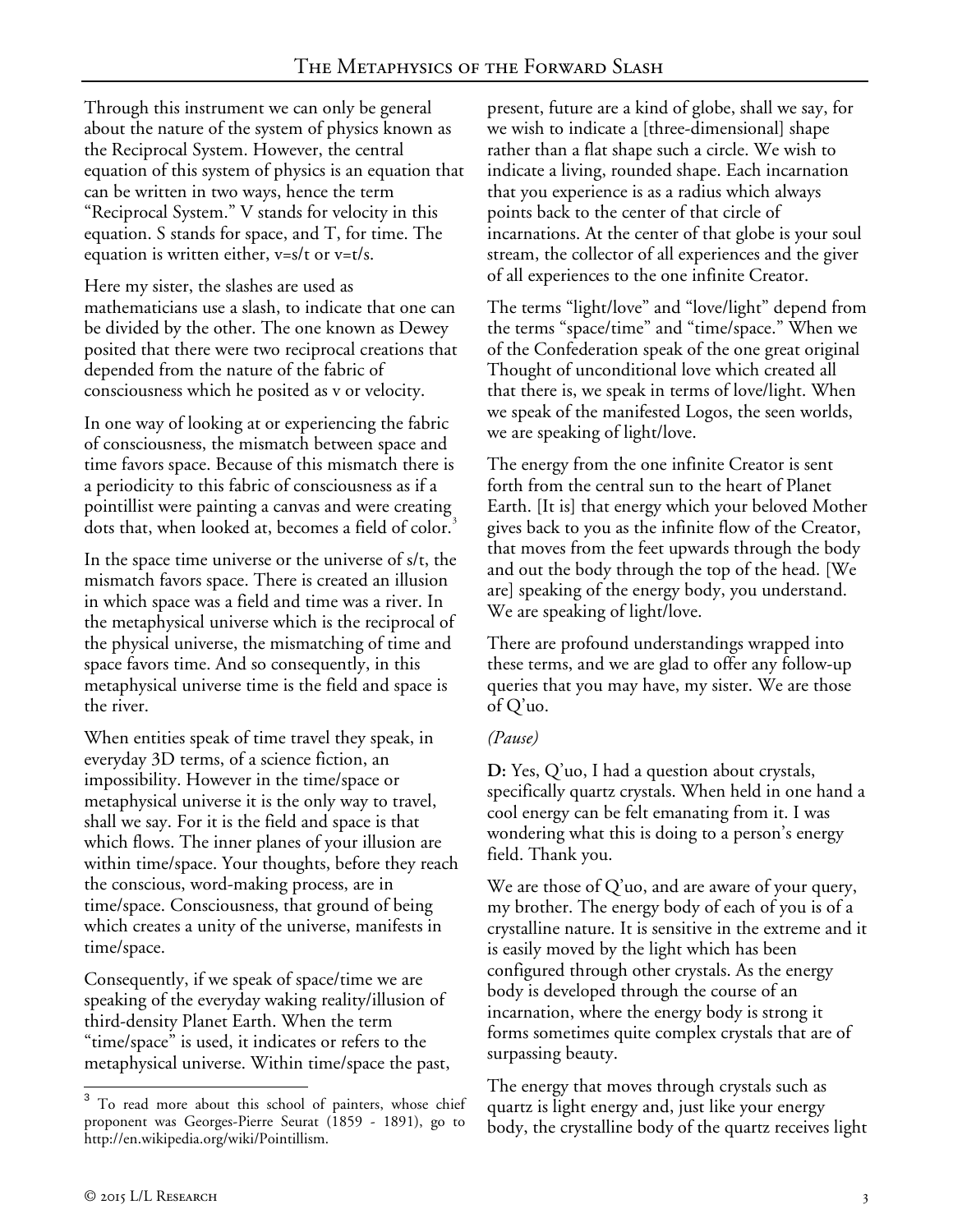and transduces it in certain ways and sends it out as a function of its being, not as an activity but as its essence.

While it is clear from its effects that a crystal is active, it is not conscious in the way that you are conscious. It receives and sends light according to its nature. When a crystal and a human being have interacted over a period of time, a crystal can become that which holds life, not of itself but as a thought form which is the gift of the consciousness of the human. And in that sense a crystal can become highly individuated. However, of its own nature it is as it is, whereas the energy body of the human is in constant flux.

The light sent forth in its regular configuration by a quartz crystal, then, moves into the field of the energy body and has certain healing characteristics which interact in a complementary and helpful way with those energies of the energy body which have become somewhat disorganized or weakened by virtue of there being a narrowing of the flow of the light/love of the infinite Creator through the energy body. Consequently, the crystal has a tendency to be a healing stone, as experienced by the person.

May we answer you further, my brother? We are those of Q'uo.

**D:** Yes. Is there any detrimental effect that could happen if a quartz crystal is used for meditation very often?

We are those of Q'uo, and are aware of your query, my brother. In general the tendency of the use of the crystal for meditation is positive. We would make two conditions upon that totally positive effect. The first is that energy bodies, just as people in their physical form, vary tremendously. What is meat and drink to one energy body will be poison to another. Consequently, there is no way to generalize when speaking of the use of crystals.

The proximity of the crystal to the person and the duration of that time in which the crystal and the person are in close connection vary in terms of the optimal use from person to person. Consequently, we would encourage each who uses crystals to be fully aware of the effects of that crystal and to monitor the self to be sure that there is not an

overdose, shall we say, of proximity or longevity of connection to the crystal.

As an example we would offer this instrument. This instrument may tolerate a generally offered crystal such as the one in this particular room, which the one known as G and the one known as L gave to L/L Research, with no ill effects whatsoever. However, when this instrument received a so-called healing tree which was made of quartz, this instrument found it impossible to sleep in proximity to this crystal in spite of the fact that it was much smaller than the crystal in the living room offered for general use. The intention of the healing crystal was such that it was not easily tolerated by this entity and to this day it remains at a safe distance from this entity's sleeping quarters.

Do not assume that a crystal shall be helpful or unhelpful, but rather experiment with it and build your intelligence with personal experience.

The other consideration which might limit the usefulness of a quartz crystal in meditation is its shape. Often such crystals are crafted into pyramids, and when crystals are in this particular shape they are more powerful because of the geometry of the energy field created by the shape. Such changes to the crystal create a more powerful crystal. At the same time that power can become toxic if kept within the energy field over what in your time would be 20 to 30 minutes.

With those two caveats, my brother, the use of the quartz crystal in meditation is encouraged. May we answer you further my brother?

**D:** That's very enlightening. Thank you

We thank you, my brother. It is a marvelous thing to be able to speak with you. May we ask if there is another query at this time? We are those of Q'uo.

**R:** I have a follow-up question, Q'uo, on the terminology used by Ra in the Law of One. When the expressions "space/time" and "time/space" are used they refers to third-density consciousness. Does the same reciprocal arrangement exist in fourth, fifth and sixth densities?

We are those of Q'uo, and are aware of your query, my brother. The terms of physical vs. metaphysical or space/time vs. time/space are indeed those that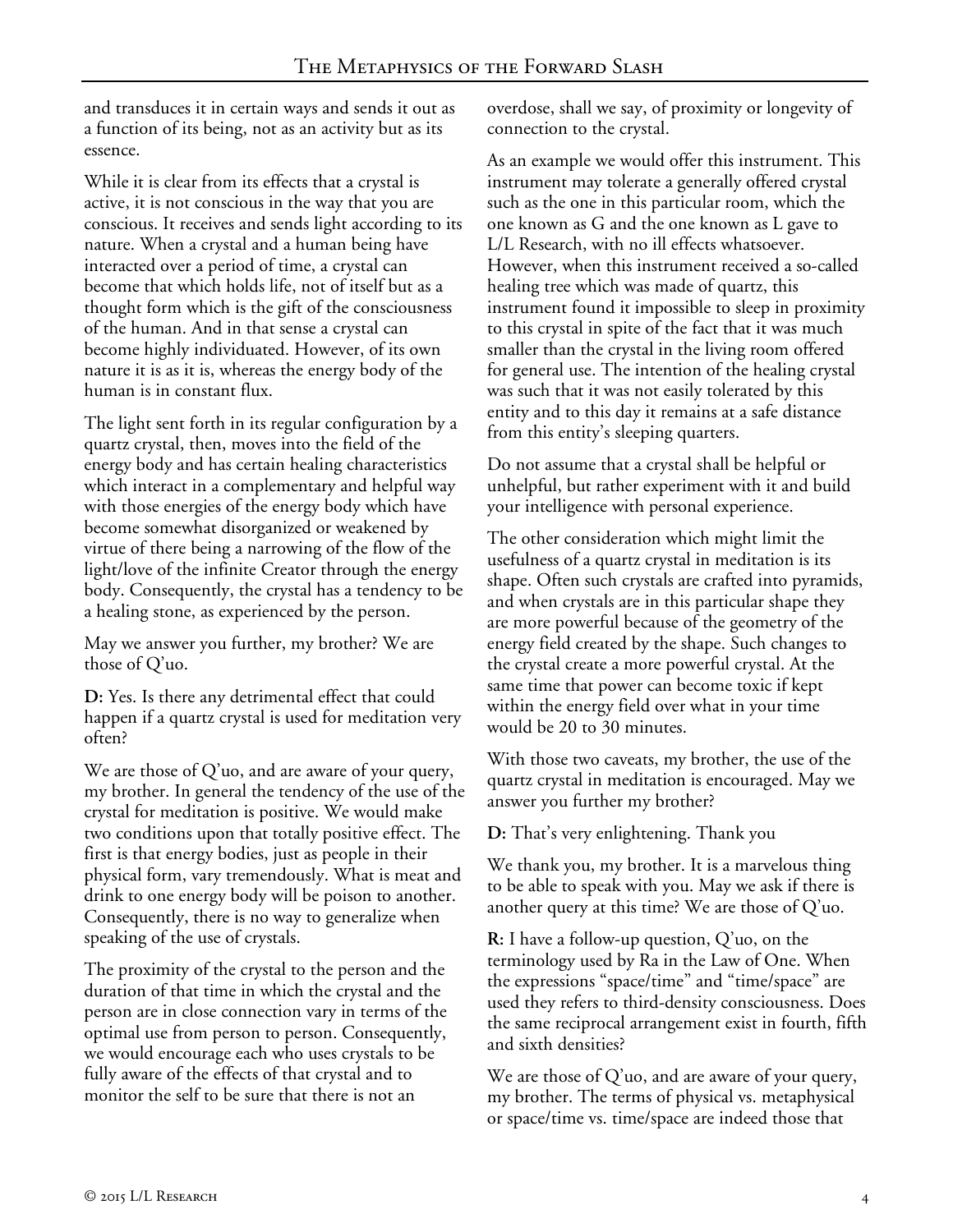hold sway throughout the densities. It must be remembered however, my brother, that there is a quantum difference between each density. Light itself changes, becoming more dense, and consequently it is not a one-to-one ratio simply because apples are not oranges and third density light is not fourth density light and so forth.

However, with that understood we may answer in the affirmative. Yes, those distinctions hold sway throughout the densities until such time as time and space are no more, thought is no more, and all gifts are given, all harvests have been accepted, and the Creator sleeps once again in Its infinite mystery.

May we answer you further, my brother? We are those of Q'uo.

**R:** Yes, if the instrument still has enough energy for more questions.

We are those of Q'uo. This instrument is sufficiently energized to continue taking questions for some time yet, if there are indeed any questions in the group. We thank you for your infinite thoughtfulness towards this instrument and praise you for it. We would ask then if there is another query at this time. We are those of Q'uo.

**R:** I have a question about the expression of love/light vs. light/love. I thought that perhaps love/light might refer to beingness or energy that is potentiated but not yet expressed while the use of the term "light/love" would indicate doing-ness or action, energy that is expressed, light. Can you comment on whether this is accurate?

We are those of Q'uo. We can comment, my brother, but cannot say precisely that you are accurate. Rather, we would say that you have something by the tail. You have the essence of it. There is, from the standpoint of the infinite Creator, as much action and essence in light/love as in love/light.

From the standpoint of third density, in space/time the light/love which is used to manifest all things in the creation is builded of light/love rather than love/light. However the activity of light/love is not the activity of the human. Rather, it is the activity of the light expressing its nature by creating rotations and gradations of rotation that develop the elements of your universe. The love/light is instinct with the

one great original Thought. While this original Thought is the Creator of all that is, It remains Itself an essence full of love. And in that way, my brother, you had the gist of it in saying that the love/light was beingness and light/love was activity. But it is the activity of the Creator and the beingness of the Creator, as opposed to the activity and the beingness of a person living in third density or indeed of ourselves.

May we answer you further, my brother? We are those of Q'uo.

**R:** Actually, I thought about it in those terms but I didn't say it like that. So hearing you comment on it helps me to get the better grasp. I will, however, continue with one more question, which is about universes. It does not concern the terminology that you have described. But, as you were speaking of the densities reaching completion and the energy moving back into the Creator, I wanted to ask if the universes that exist beyond this one in which we are experiencing our dance of the creation and the beings in those universes interact or are aware of each other in some way. I ask this question because I am aware that in the information that came through the Pleiadian contact with the one known as Billy Meier, the fourth-density entities that contacted him were describing another universe with which they were able to interact. My thought was, is it possible, from that philosophical standpoint, that one universe can interact with another while it is in progress, before it collapses back to the Creator?

We are those of Q'uo, and are aware of your query, my brother. We may say that there is a problem in terminology betwixt the information from the one known as Billy and the information which we offer, in that to our understanding there is one universe at a time and space, if we may use a pun.

The universe as a whole moves through the densities and lives and then is completed as one universe. There are certainly many of what you would call distant experiences to yours within this universe. The energies of one part of the universe do indeed interact with others and there has been discussion of the possibility of those from the next octave being able to move back into this octave from one reason or another. Of that we can say nothing for sure.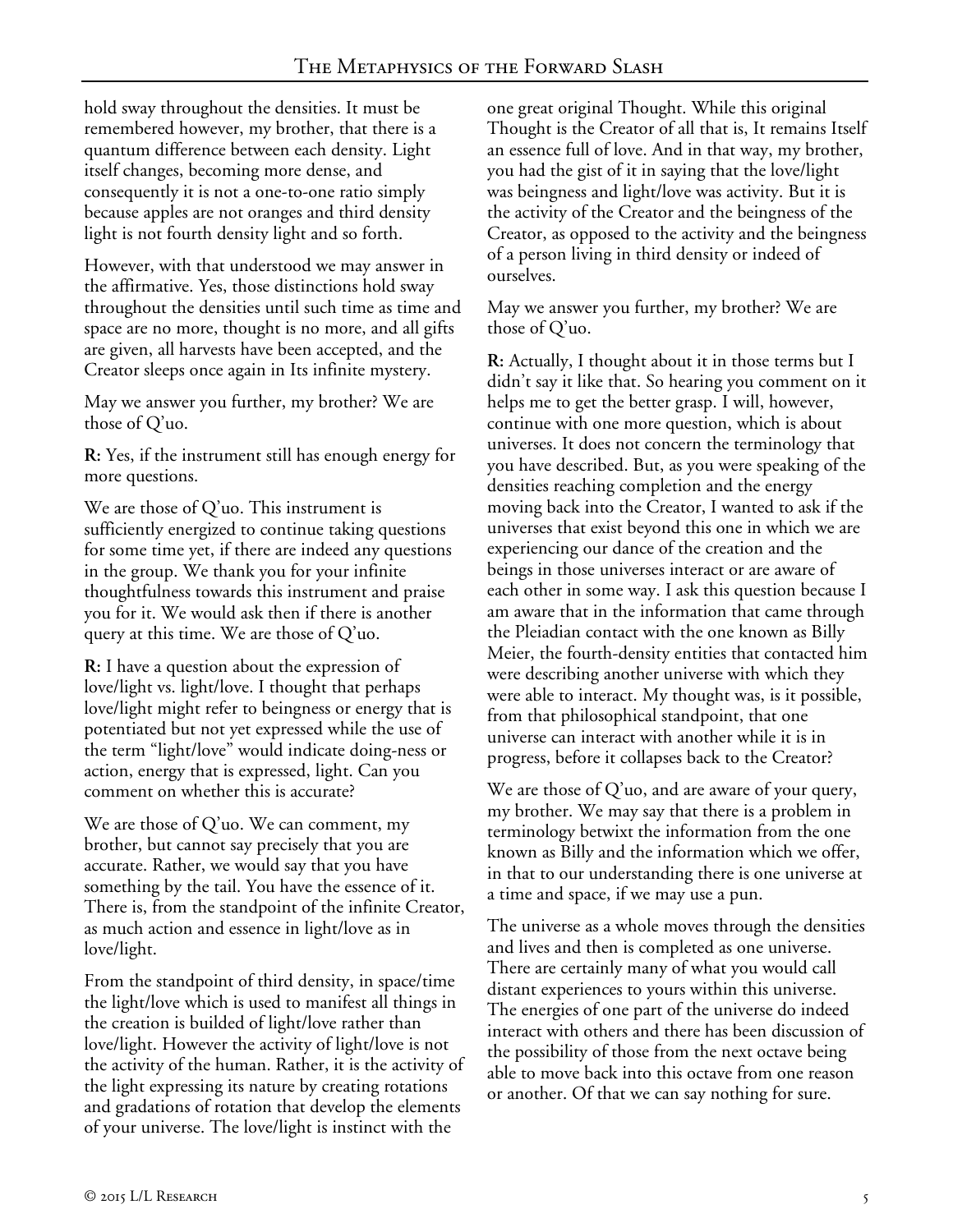May we answer you further, my brother? We are those of Q'uo.

**R:** Then if I understand you correctly, consciousness moves through one octave and then moves into the following octave but the interaction between those two is that about which you cannot really speak. Is that accurate?

We are those of Q'uo, and my brother, you have it. Is there a final query at this time? We are those of Q'uo.

**R:** Not from me Q'uo, thank you

**G:** Q'uo, I have a query. Often my experience takes on the quality of a dream, where reality loses its hard and linear edges and I sense a funny and joyful weirdness about the contents of the moment. I look at myself, my environment, and I'm just baffled sometimes, in a positive way, that any of it exists at all. I was wondering if this is symptomatic of awakening within the third-density illusion in general, or is this more specific to the experience of living on the cusp of the density change, or am I just losing my mind?

We are those of Q'uo, and are aware of your query, my brother. Of those three alternatives, pleasant as each may be to contemplate, we find that your first supposition is correct. The universe and yourself within the universe are far, far different and far less concrete than meets the waking eye or the unthinking mind. Truly, each entity is held in place not by gravity, but by his own set of parameters, self-administered and self-perpetuating.

We are not saying that the physical laws of the physical universe do not exist, for they do, my brother, and to your great benefit. They create a stable illusion within which you may experience the progress of a lifetime of experience and collect and consider your experiences.

However, the inner life, the life of the spirit within, is held in place at first by the tacit acceptance of what each other entity in the surrounding milieu accepts, and then by the perpetuation of that acceptance. This instrument uses the phrase "thinking outside the box." Within the inner life you begin with a box which consists of all the suppositions you have accepted as true. Within this box are many systems and subsystems, all with their perpetuating energy. As you begin to loosen yourself from the suppositions with which you began your inner life, you gently and sometimes abruptly step outside the box. You are then free to the extent you are able to take advantage of this increased awareness to alter the way energy works within your particular inner world. Then the limitations of your environment are those chosen by you.

The difference between one who is unconsciously limited in the inner life and one who is consciously limited in the inner life is that the seeker who has begun to penetrate the outer illusion and who knows that he creates his reality is far more able to take advantage of those times which seem so dislocating and dreamlike, by molding that dream to match his hopes, his desires, and his intentions.

May we answer you further, my brother? We are those of Q'uo.

**G:** I'll try to be very brief. You said that the seeker, when experiencing these dreamlike moments, could take advantage of them by using the moment, molding the moment to his hopes, desires and intentions. I take it then that this can be effected simply by stating, by affirming, by requesting that which one seeks.

We are those of  $Q'$ uo, and are aware of your query, my brother. This is basically correct. There is an element at such times of resting within the dream, and appreciating the difference in the way life feels. The energies of such moments is that which is indeed to be appreciated and it is not necessary to use these moments. It is sufficient in some cases to enjoy and be present within them. However, these are those moments of increased liquidity, where the maturing seeker may begin to loosen the fetters which he has experienced binding him, yet loosening them in a way that is consonant with his ideas, his hopes, and dreams.

May we answer you further, my brother? We are those of Q'uo.

**G:** No, we'll let the instrument recoup and conclude, and we all thank you, Q'uo.

We are those of  $Q'$ uo, and my brother, we thank you. Indeed we thank each who came with questions this evening. And we thank all of those within this circle for the heady opportunity to share our humble